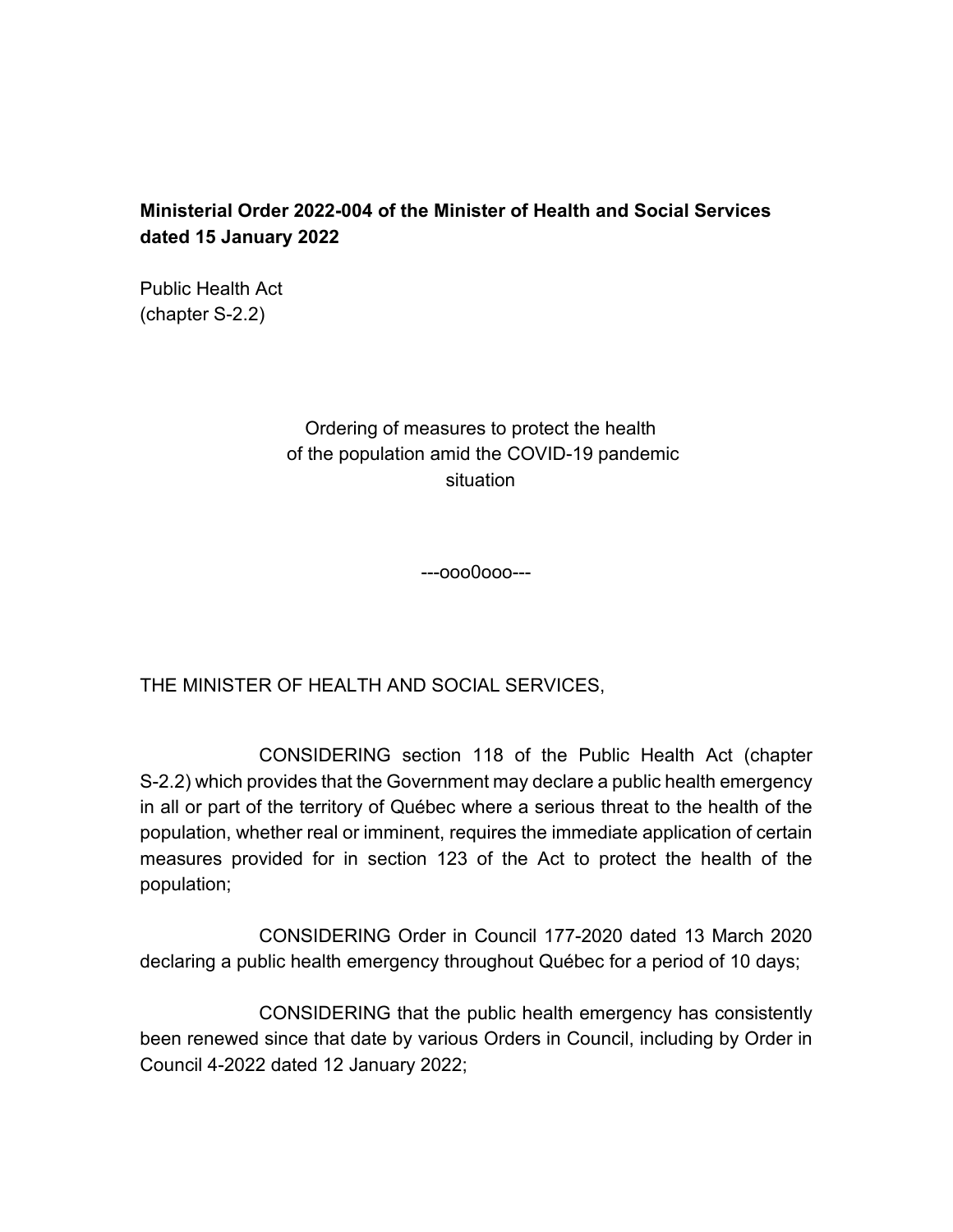CONSIDERING that Ministerial Order 2020-008 dated 22 March 2020, amended by Order in Council 566-2000 dated 27 May 2020, and by Ministerial Orders 2020-033 dated 7 May 2020, 2020-044 dated 12 June 2020 and 2021-054 dated 16 July 2021, provides among other things for certain measures to apply to the collective agreements in the education sector;

CONSIDERING that Order in Council 885-2021 dated 23 June 2021, amended by Ministerial Orders 2021-049 dated 1 July 2021, 2021-050 dated 2 July 2021, 2021-053 dated 10 July 2021, 2021-055 dated 30 July 2021, 2021- 057 dated 4 August 2021, 2021-058 dated 13 August 2021, 2021-059 dated 18 August 2021, 2021-060 dated 24 August 2021, 2021-061 dated 31 August 2021, 2021-062 dated 3 September 2021, 2021-063 dated 9 September 2021, 2021-065 dated 24 September 2021, 2021-066 dated 1 October 2021, 2021-067 dated 8 October 2021, 2021-068 dated 9 October 2021, 2021-069 dated 12 October 2021, 2021-073 dated 22 October 2021, 2021-074 dated 25 October 2021, 2021-077 dated 29 October 2021, 2021-078 dated 2 November 2021, 2021-079 dated 14 November 2021, 2021-083 dated 10 December 2021, 2021-086 dated 13 December 2021, 2021-087 dated 14 December 2021, 2021-089 dated 19 December 2021, 2021-090 dated 20 December 2021, 2021-092 dated 22 December 2021, 2021-096 dated 31 December 2021 and 2022-001 dated 2 January 2022, provides among other things for certain special measures to apply throughout Québec;

CONSIDERING that Order in Council 1173-2021 dated 1 September 2021, amended by Order in Council 1276-2021 dated 24 September 2021 and by Ministerial Orders 2021-067 dated 8 October 2021, 2021-079 and 2021-081 dated 14 November 2021, 2021-082 dated 17 November 2021 and 2021-089 dated 19 December 2021, provides that a person must be adequately protected to enter certain places or participate in certain activities;

CONSIDERING that those Orders in Council also empower the Minister of Health and Social Services to order any modification or clarification of the measures provided for in the Orders;

CONSIDERING that Order in Council 4-2022 dated 12 January 2022 empowers the Minister of Health and Social Services to take any of the measures provided for in subparagraphs 1 to 8 of the first paragraph of section 123 of the Public Health Act;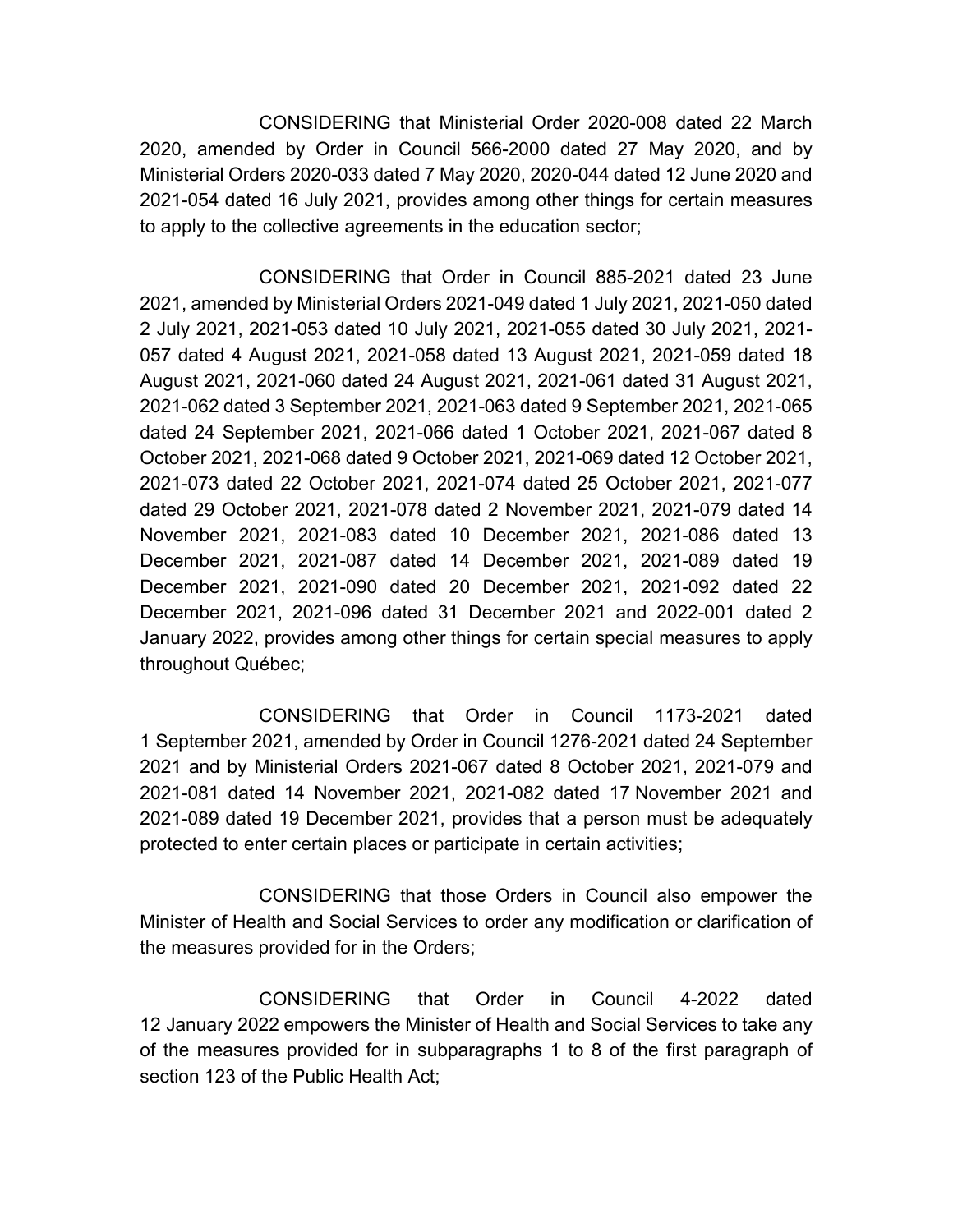CONSIDERING that it is advisable to order certain measures to protect the health of the population;

## ORDERS AS FOLLOWS:

THAT the operative part of Ministerial Order 2020-008 dated 22 March 2020, amended by Order in Council 566-2000 dated 27 May 2020, and by Ministerial Orders 2020-033 dated 7 May 2020, 2020-044 dated 12 June 2020 and 2021-054 dated 16 July 2021, be further amended by adding the following subparagraphs at the end of the fourth paragraph:

"(5) the sections relating to the rules for forming student groups, except the rules concerning compensation for exceeding the maximum number of students per group, are amended to allow the employer to meet needs;

(6) the sections relating to the annual teacher workload are amended to allow the employer to meet needs;";

THAT the second paragraph of the operative part of Order in Council 885-2020 dated 19 August 2020, amended by Order in Council 943-2020 dated 9 September 2020, be further amended by adding the following subparagraph:

"(3) students in a class where at least 60% of students are required to obey the isolation directives established by a public health authority because of COVID-19, as of the second day of the school calendar year after which that percentage has been reached;";

THAT the operative part of Order in Council 885-2021 dated 23 June 2021, amended by Ministerial Orders 2021-049 dated 1 July 2021, 2021- 050 dated 2 July 2021, 2021-053 dated 10 July 2021, 2021-055 dated 30 July 2021, 2021-057 dated 4 August 2021, 2021-058 dated 13 August 2021, 2021-059 dated 18 August 2021, 2021-060 dated 24 August 2021, 2021-061 dated 31 August 2021, 2021-062 dated 3 September 2021, 2021-063 dated 9 September 2021, 2021-065 dated 24 September 2021, 2021-066 dated 1 October 2021, 2021-067 dated 8 October 2021, 2021-068 dated 9 October 2021, 2021-069 dated 12 October 2021, 2021-073 dated 22 October 2021, 2021-074 dated 25 October 2021, 2021-077 dated 29 October 2021, 2021-078 dated 2 November 2021, 2021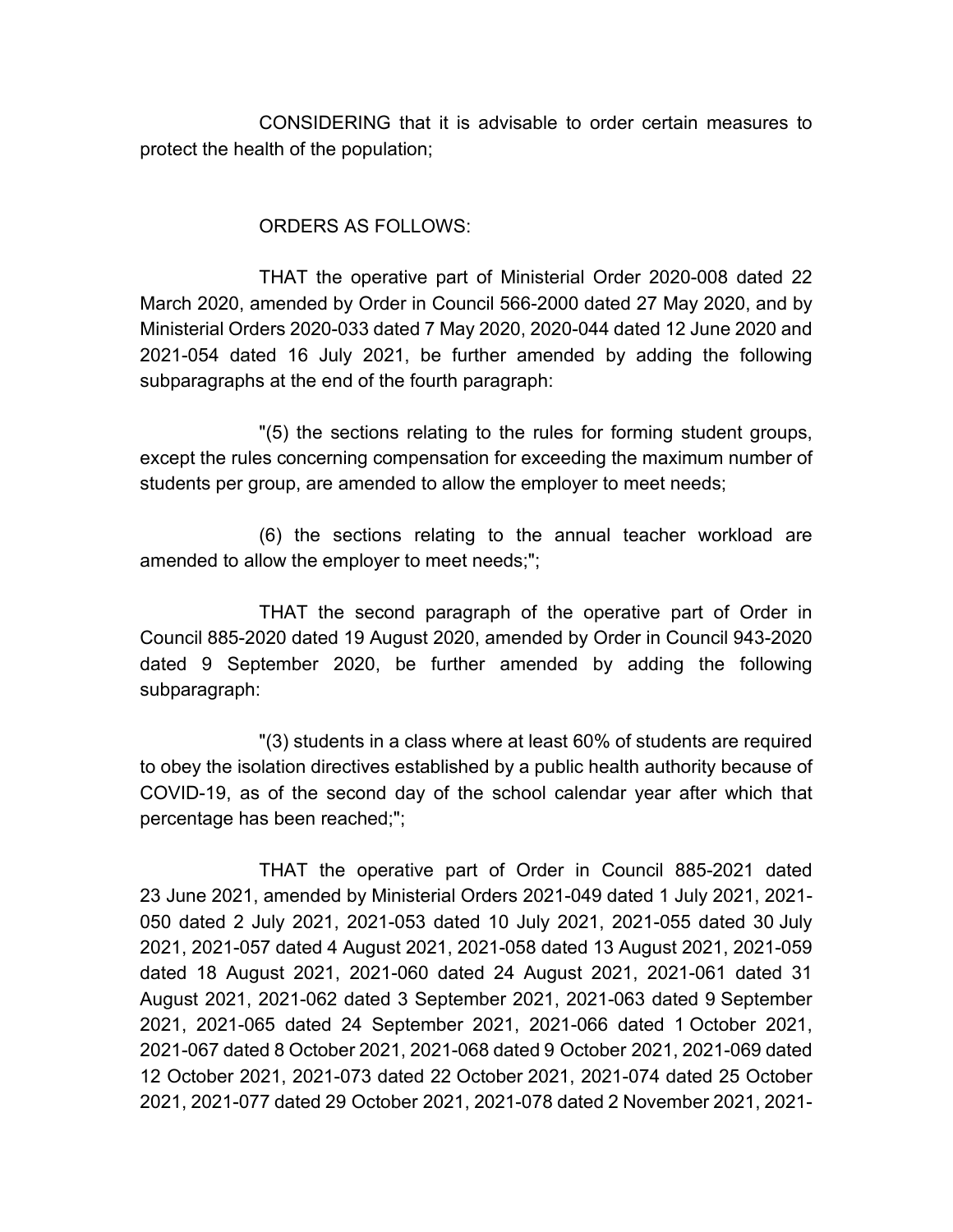079 dated 14 November 2021, 2021-083 dated 10 December 2021, 2021-086 dated 13 December 2021, 2021-087 dated 14 December 2021, 2021-089 dated 19 December 2021, 2021-090 dated 20 December 2021, 2021-092 dated 22 December 2021, 2021-096 dated 31 December 2021 and 2022-001 dated 2 January 2022, be further amended

(1) in the eleventh paragraph,

(*a*) by striking out subparagraphs 3.1 to 3.4;

(*b*) by replacing "any funeral service" in subparagraph 4 by "a funeral service being held indoors";

(*c*) by striking out subparagraph 7;

(*d*) by adding the following after subparagraph 12:

"(13) subparagraph 6.1 does not apply in a cafeteria or the equivalent,

(*a*) in a school service centre, school board or private educational institution when it provides services to preschool children, students at the elementary level or secondary school level in general education for youth, students in vocational training or students in adult general education;

(*b*) in a university institution, college established under the General and Vocational Colleges Act (chapter C-29), private educational institution providing college instructional services and any other institution providing college or university instructional services or ongoing training services, only if

i. a distance of one metre is maintained between tables, unless a physical barrier able to limit contagion separates the tables; and

ii. no more than six persons are seated at the same table;

(*c*) used in connection with vacation camp or day camp activities, provided that a minimum distance of one metre is maintained between the children in different groups;";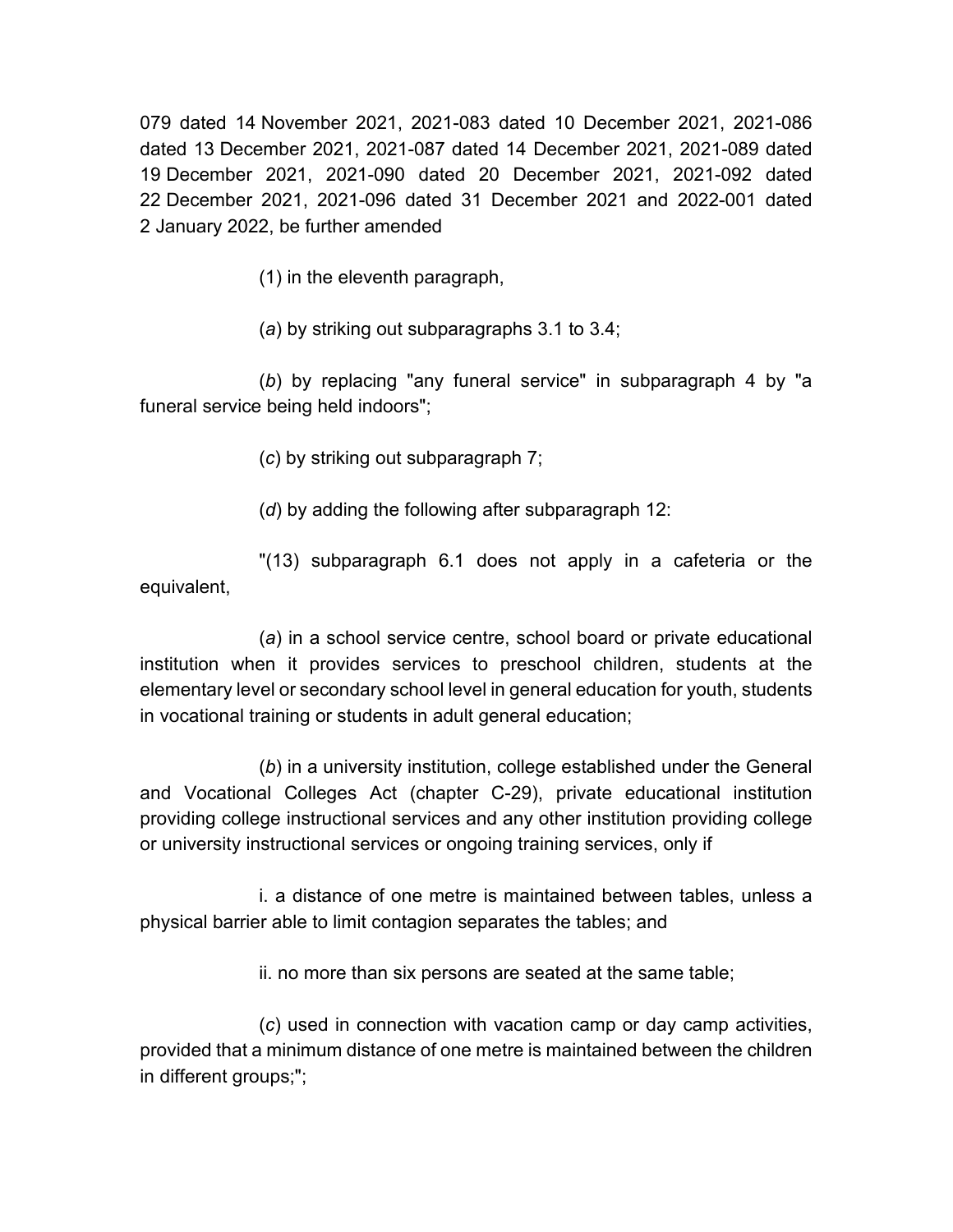(*e*) by inserting the following after subparagraph *b* of subparagraph

21:

"(*c*) the activity is part of sport-study, art-study and sports concentration curriculums and other special school projects of the same nature provided to elementary and secondary students in general education for youth;";

(*f*) by replacing subparagraph *b* of subparagraph 29 by the following:

"(*b*) the student may remove his or her procedural mask when receiving care or a service requiring the procedural mask be removed or playing a wind instrument:":

(*g*) by replacing subparagraphs 31 to 38 by the following:

"(31) when a teacher of preschool children or students at the elementary level or secondary level in general education for youth in a school service centre, school board or private educational institution cannot be present at school because he or she is in isolation owing to COVID-19 but is able to work, at the request of the employer the teacher must provide the distance educational services from the place of isolation to the students present in the classroom who are supervised by an adult who also sees to technical support for the students;

(32) subparagraph 31 does not apply to teachers in a specialized school or class for handicapped students or students with social maladjustments or learning disabilities that is part of regional or supraregional schooling services;

(33) extracurricular activities at the preschool, elementary, secondary level in general education for youth, adult education and vocational training levels are suspended, except if they are provided remotely to students who are not in an educational institution;";

(2) by inserting the following after the twelfth paragraph:

"THAT, despite subparagraph 4 of the preceding paragraph, a person may be present in such a place to carry on or take advantage of an activity that has not otherwise been suspended by an Order in Council or Ministerial Order;";